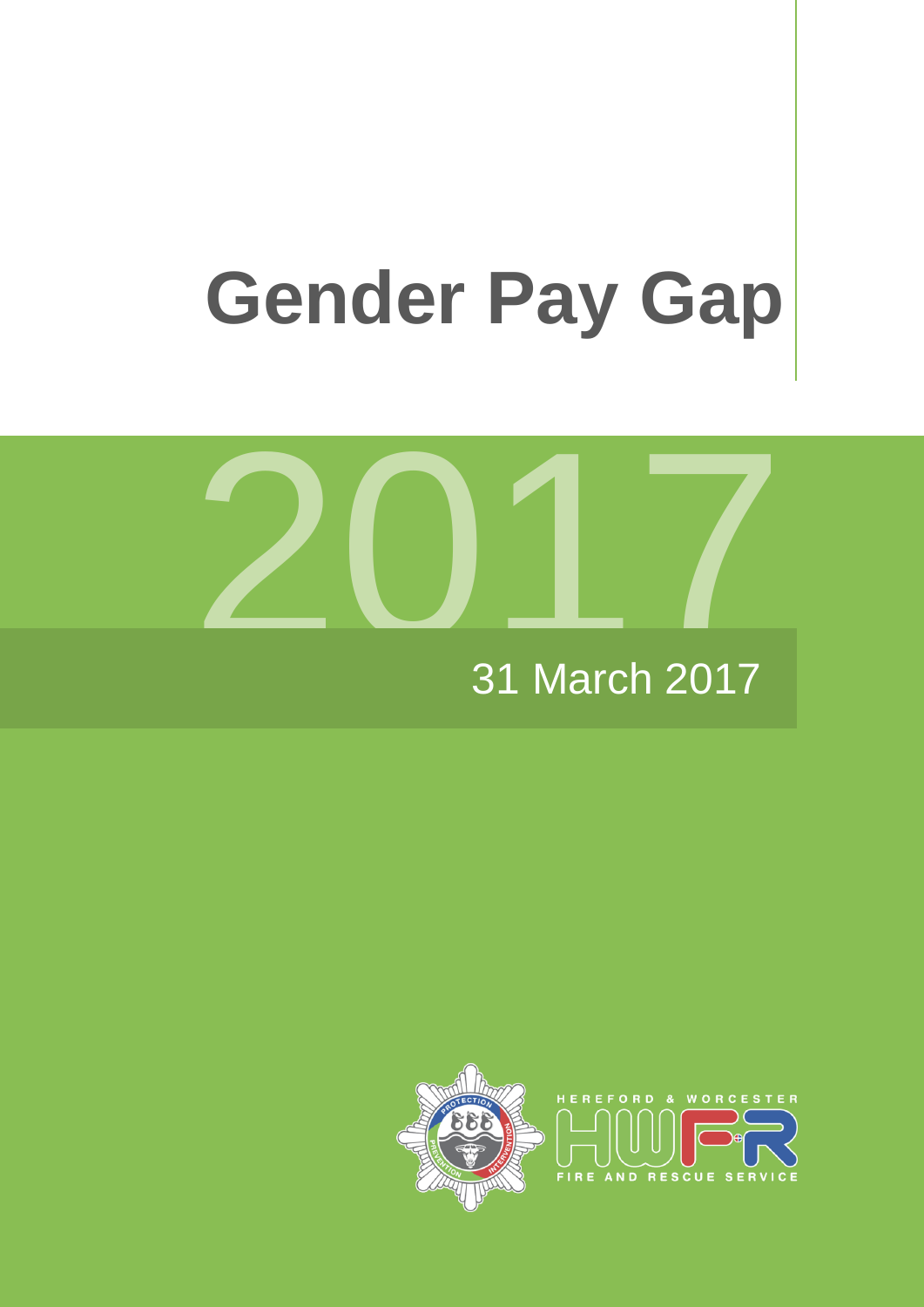### **Introduction**

Gender pay reporting legislation requires employers with 250 or more employees to publish statutory calculations every year showing how large the pay gap is between their male and female employees. This report outlines the gender pay gap for Hereford & Worcester Fire and Rescue Service, and the steps we intend to take to address this.

It should be noted that Gender Pay Gap reporting is different to an Equal Pay Audit which measures whether men and women in the same employment performing equal work receive equal pay.

Hereford & Worcester Fire and Rescue Service are committed to the promotion of equality of opportunity and development of all employees. We are aware that we have work to do to bridge the gender pay gap and we are fully committed to ensuring equal pay between female and male members of staff.

There is currently one female on my Senior Management Board and I am committed to taking targeted action where appropriate to increase the number of females in the organisation, and in particular, in uniformed roles and management positions. This will be facilitated via the action plan which supports delivery of the People Strategy.

I am keen to ensure that actions arising from this report are well communicated to our staff and I will be encouraging staff feedback and review throughout.

Noth Time

**Nathan Travis Chief Fire Officer/Chief Executive**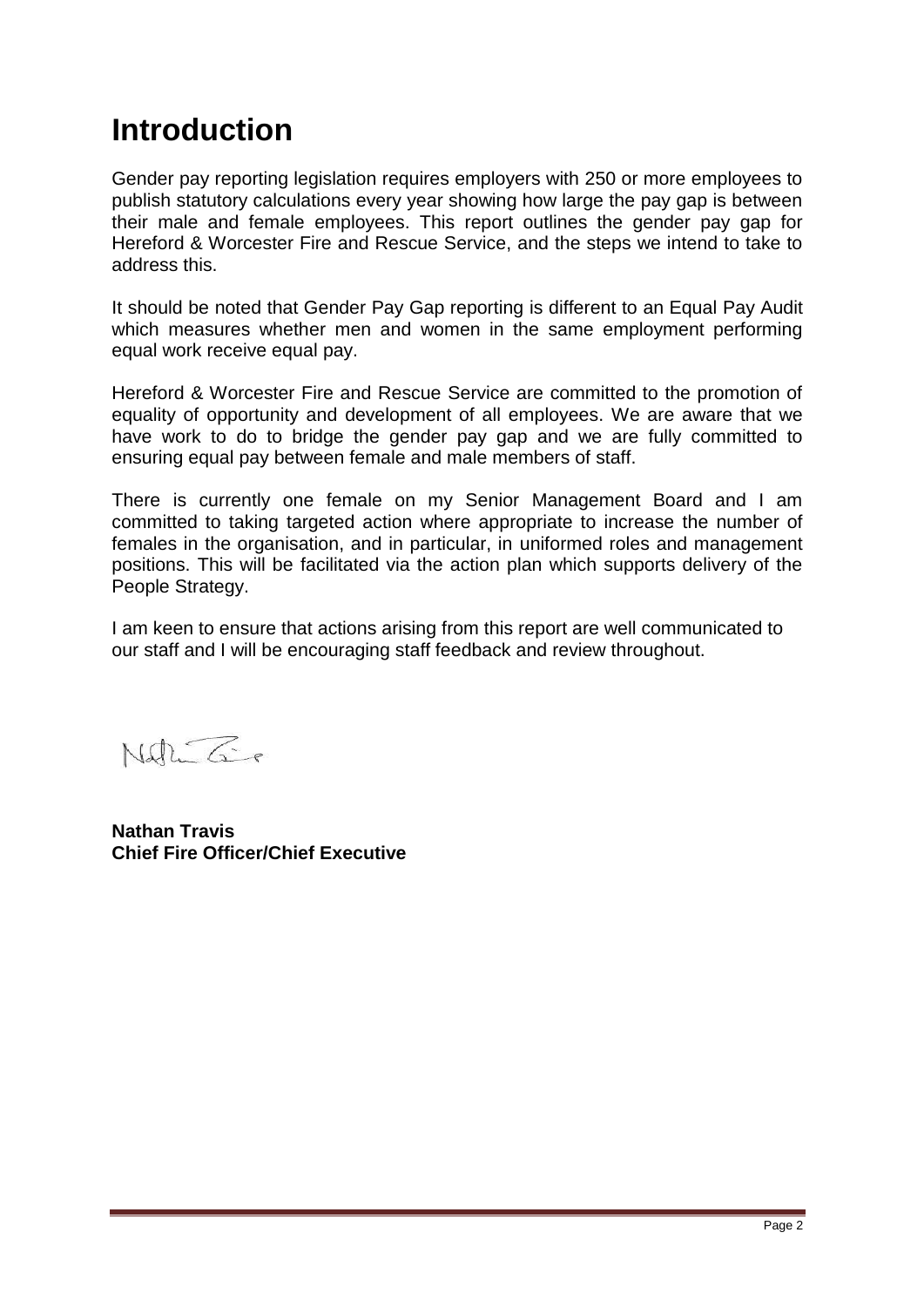# **Executive summary**

The gender pay gap shows the difference in the average pay between all men and women in a workforce**.** 

Gender pay reporting legislation requires employers with 250 or more employees to publish statutory calculations every year showing how large the pay gap is between their male and female employees. While the regulations for the public, private and voluntary sectors are near identical, and the calculations are directly comparable, the public sector regulations also take into account the public sector equality duty.

Six calculations are published as follows:

- 1. average gender pay gap as a mean average (average value)
- 2. average gender pay gap as a median average (middle value)
- 3. average bonus gender pay gap as a mean average
- 4. average bonus gender pay gap as a median average
- 5. proportion of males receiving a bonus payment and proportion of females receiving a bonus payment
- 6. proportion of males and females when divided into four groups ordered from lowest to highest pay.

The information contained within this report is based on a snapshot of pay on 31 March 2017.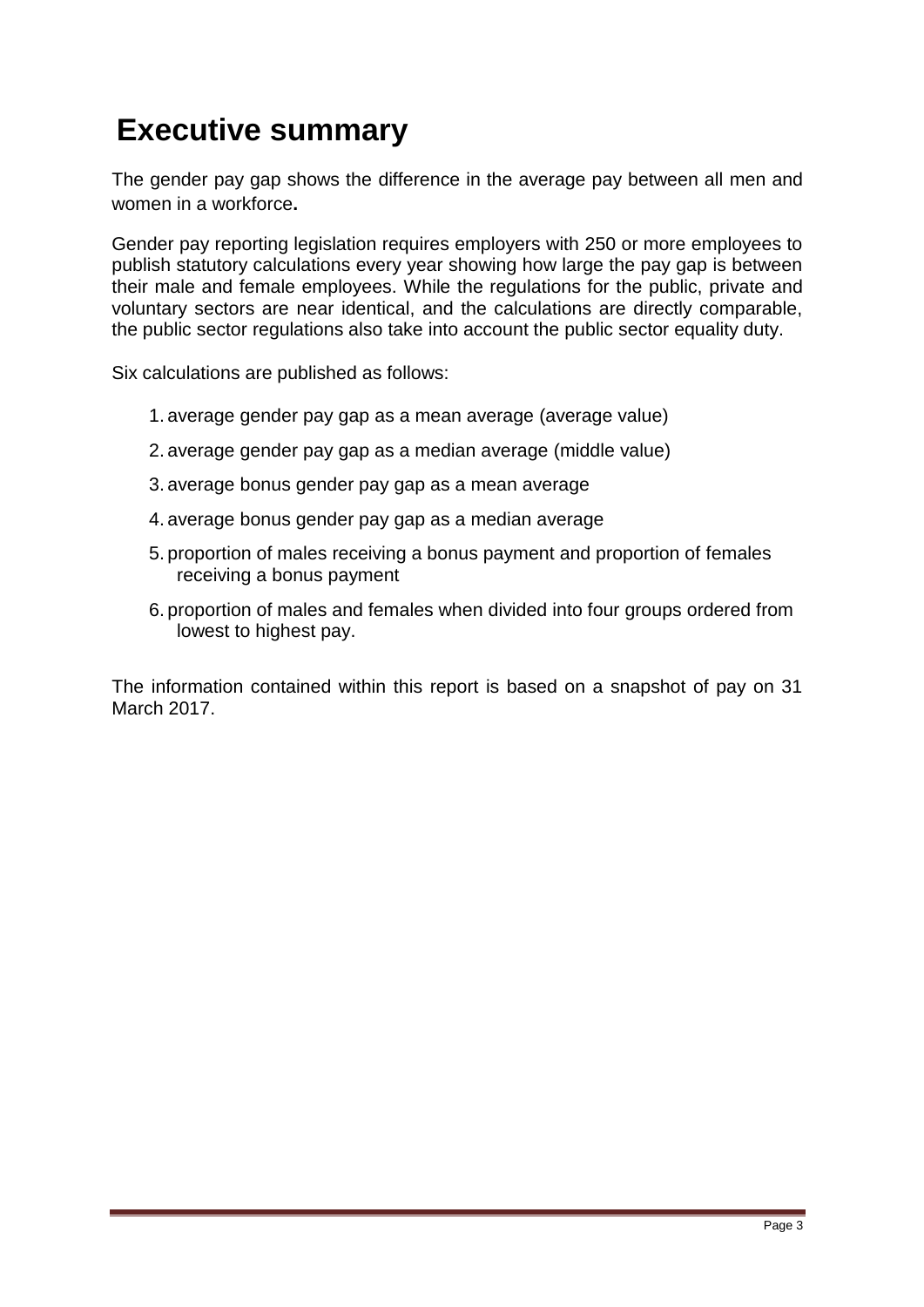### **Gender pay gap information**

#### **Gender Pay Gap**



The mean gender pay gap is 27.2%. This figure is based on a mean male hourly rate of £21.15 and mean female hourly rate of £15.41. The median gender pay gap figure is 23.6%. This is based on a median male hourly pay rate of £18.95 and a median female hourly rate of £13.84.



**Mean pay gap 0% Median pay gap 0%**

The mean and median gender bonus gap is 0% and it should be noted no staff receive bonus payments.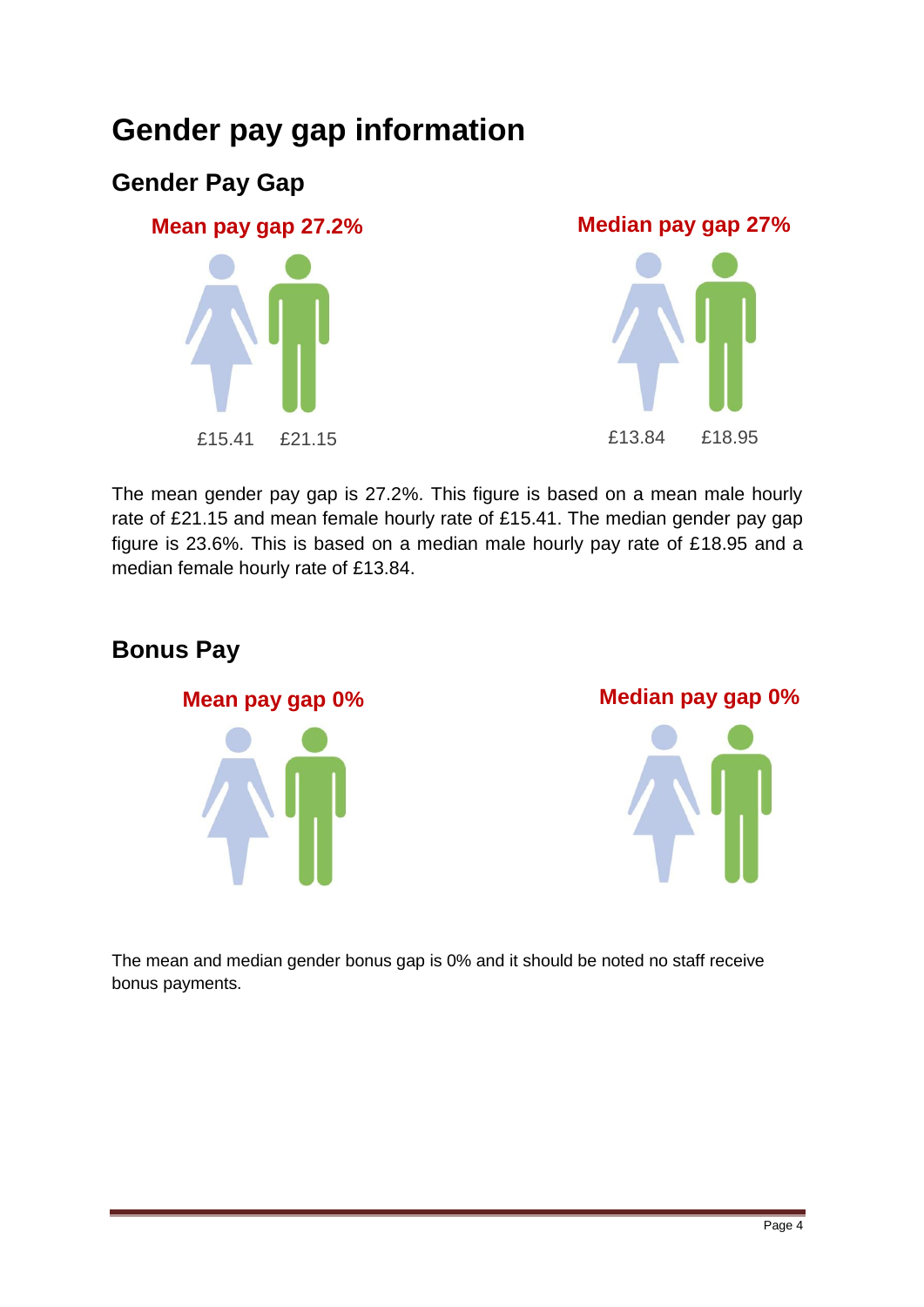#### **Pay by quartiles**



The pay quartiles indicate that women make up 81% of the lower quartiles, 10% of the upper middle quartile and 9% in the upper quartile.

NB**:** The numbers referred to in this report differs from HWFRS actual establishment figure. This is due to some staff falling into the category of 'reduced pay' (staff on reduced sick and maternity pay) and are not therefore included in the overall figures.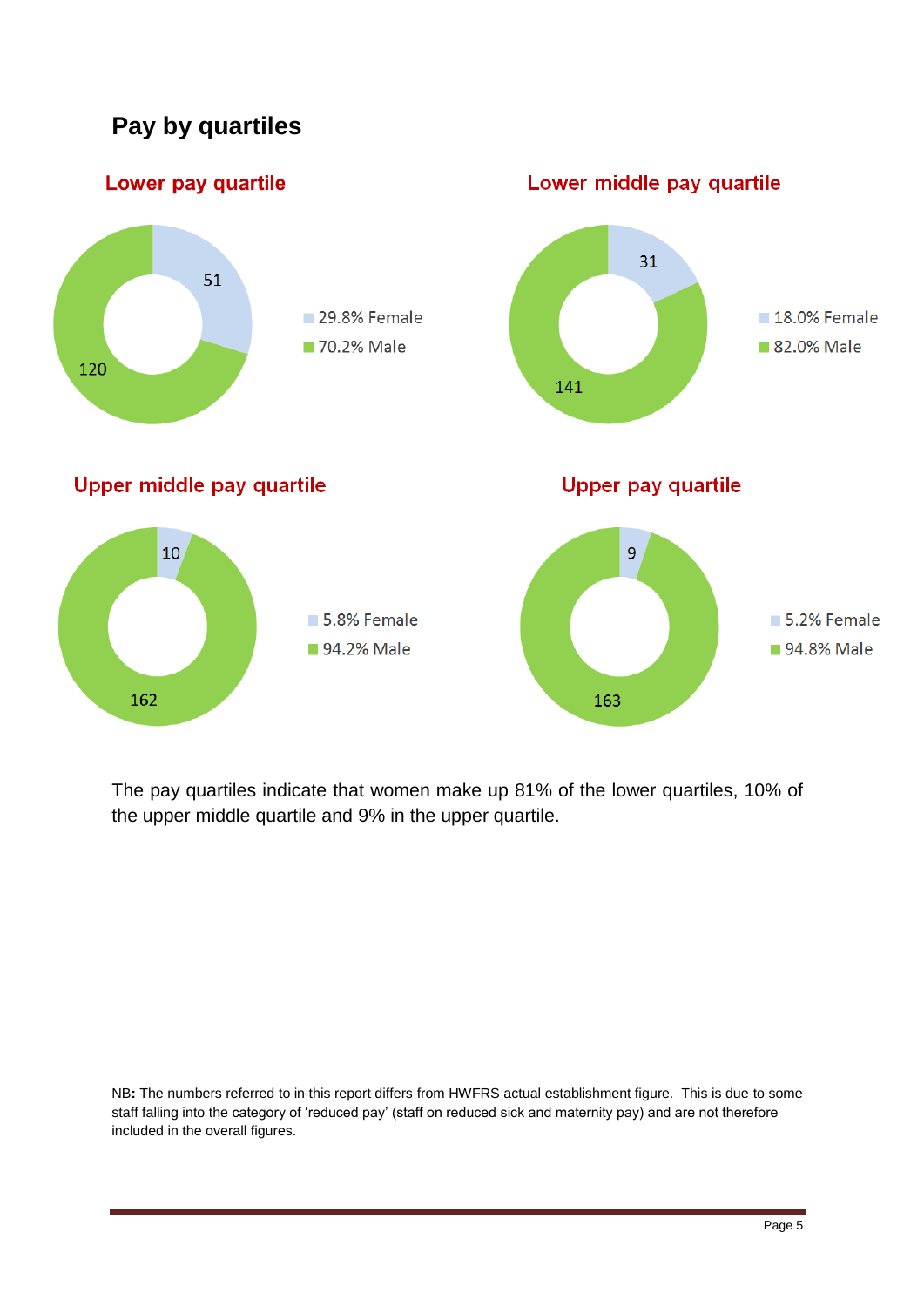# **Eradicating the gender pay gap**

Hereford & Worcester Fire and Rescue Service is committed to fair pay irrespective of gender. We will continue to build on actions and initiatives specified in the People Strategy including:

- Conducting an equal pay audit to identify any pay differences between men and women who carry out the same jobs, similar jobs or work of equal value, and take targeted action where appropriate.
- Attract and develop the best people through continuously improving recruitment, secondment, fast tracking and continuous development programmes.
- Ensure our policies and practices are open and transparent, and in particular support family friendly options to enable attraction, retention and development of the best people.
- Develop a learning culture that promotes fairness and trust, in particular in relation to gender equality.